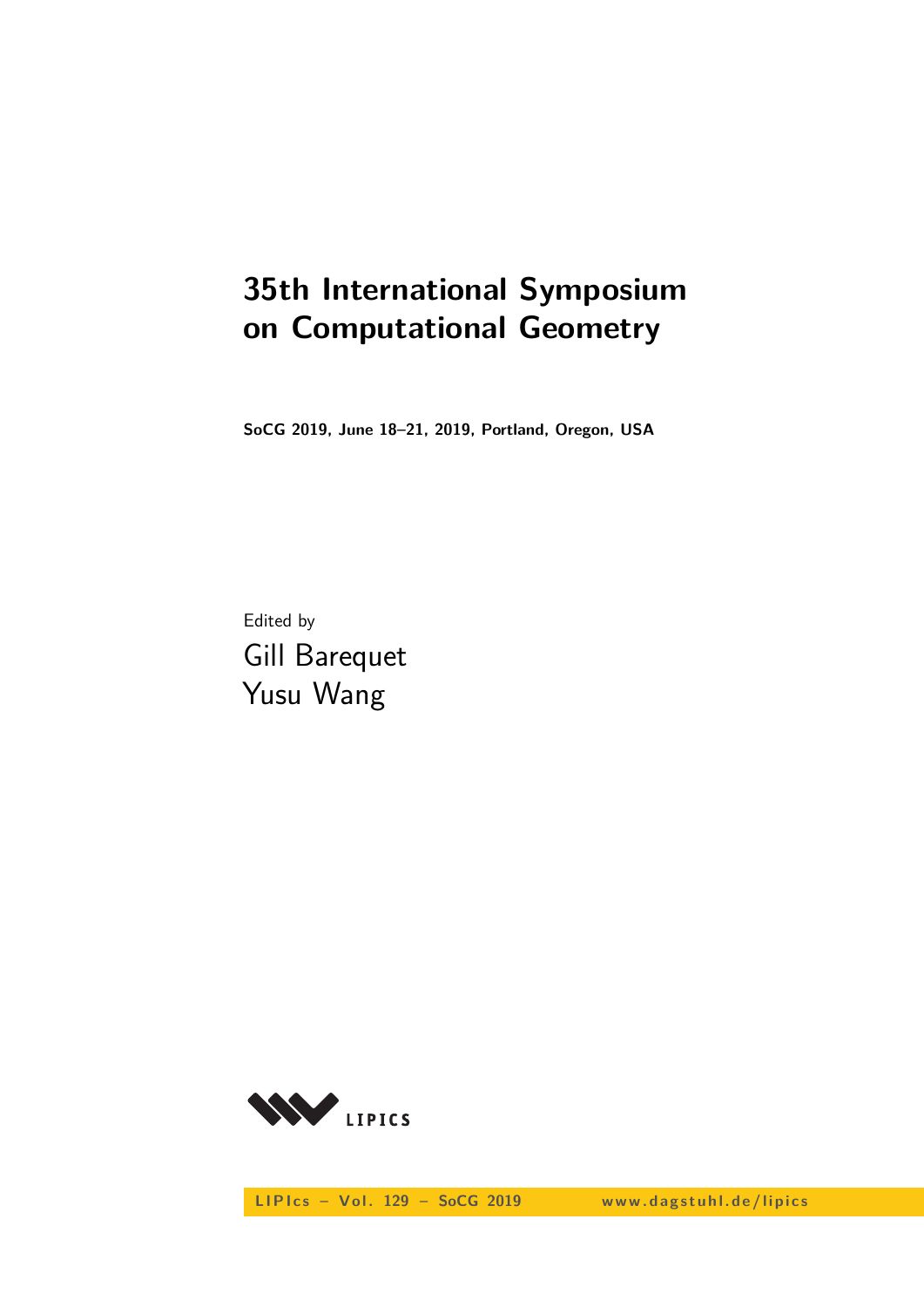#### Editors

**Gill Barequet** Technion – Israel Inst. of Technology, Haifa, Israel [barequet@cs.technion.ac.il](mailto:barequet@cs.technion.ac.il)

**Yusu Wang** The Ohio State University, Ohio, USA [yusu@cse.ohio-state.edu](mailto:yusu@cse.ohio-state.edu)

#### ACM Classification 2012

Theory of computation  $\rightarrow$  Computational geometry; Theory of computation  $\rightarrow$  Design and analysis of algorithms; Mathematics of computing  $\rightarrow$  Combinatorics; Mathematics of computing  $\rightarrow$  Graph algorithms

#### **[ISBN 978-3-95977-104-7](https://www.dagstuhl.de/dagpub/978-3-95977-104-7)**

Published online and open access by Schloss Dagstuhl – Leibniz-Zentrum für Informatik GmbH, Dagstuhl Publishing, Saarbrücken/Wadern, Germany. Online available at [https://www.dagstuhl.de/dagpub/978-3-95977-104-7.](https://www.dagstuhl.de/dagpub/978-3-95977-104-7)

Publication date June, 2019

Bibliographic information published by the Deutsche Nationalbibliothek The Deutsche Nationalbibliothek lists this publication in the Deutsche Nationalbibliografie; detailed bibliographic data are available in the Internet at [https://portal.dnb.de.](https://portal.dnb.de)

#### License

This work is licensed under a Creative Commons Attribution 3.0 Unported license (CC-BY 3.0): [https://creativecommons.org/licenses/by/3.0/legalcode.](https://creativecommons.org/licenses/by/3.0/legalcode)



In brief, this license authorizes each and everybody to share (to copy, distribute and transmit) the work under the following conditions, without impairing or restricting the authors' moral rights: Attribution: The work must be attributed to its authors.

The copyright is retained by the corresponding authors.

Digital Object Identifier: [10.4230/LIPIcs.SoCG.2019.0](https://doi.org/10.4230/LIPIcs.SoCG.2019.0)

**[ISBN 978-3-95977-104-7](https://www.dagstuhl.de/dagpub/978-3-95977-104-7) [ISSN 1868-8969](https://www.dagstuhl.de/dagpub/1868-8969)<https://www.dagstuhl.de/lipics>**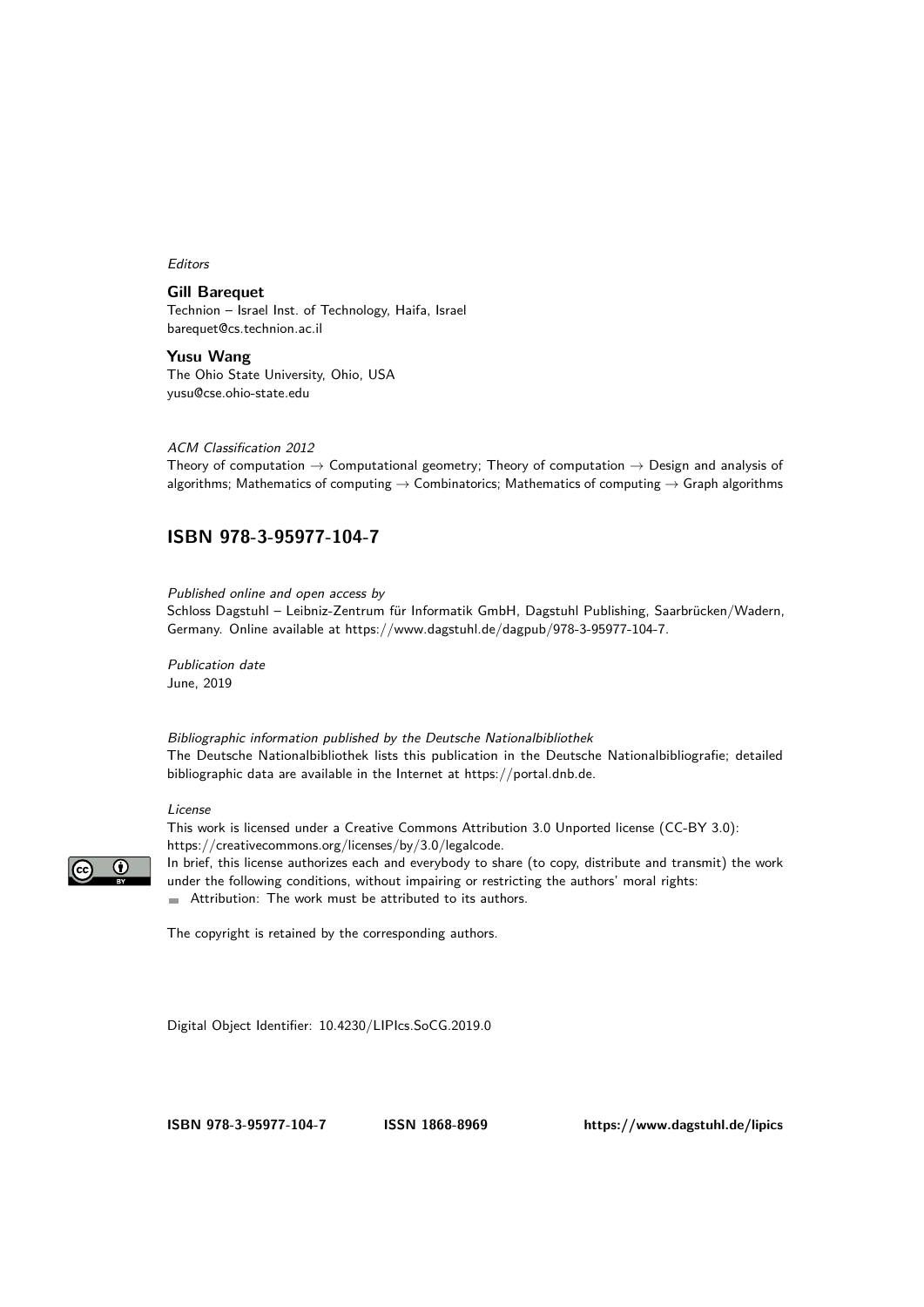#### LIPIcs – Leibniz International Proceedings in Informatics

LIPIcs is a series of high-quality conference proceedings across all fields in informatics. LIPIcs volumes are published according to the principle of Open Access, i.e., they are available online and free of charge.

#### Editorial Board

- **Luca Aceto** (*Chair*, Gran Sasso Science Institute and Reykjavik University)
- Christel Baier (TU Dresden)  $\overline{\phantom{a}}$
- Mikolaj Bojanczyk (University of Warsaw)  $\blacksquare$
- Roberto Di Cosmo (INRIA and University Paris Diderot)  $\equiv$
- Javier Esparza (TU München)  $\sim$
- Meena Mahajan (Institute of Mathematical Sciences)  $\overline{\phantom{a}}$
- Dieter van Melkebeek (University of Wisconsin-Madison)  $\blacksquare$
- Anca Muscholl (University Bordeaux)  $\blacksquare$
- Luke Ong (University of Oxford)  $\sim$
- Catuscia Palamidessi (INRIA)  $\blacksquare$
- Thomas Schwentick (TU Dortmund)
- Raimund Seidel (Saarland University and Schloss Dagstuhl Leibniz-Zentrum für Informatik)  $\blacksquare$

#### **[ISSN 1868-8969](https://www.dagstuhl.de/dagpub/1868-8969)**

### **<https://www.dagstuhl.de/lipics>**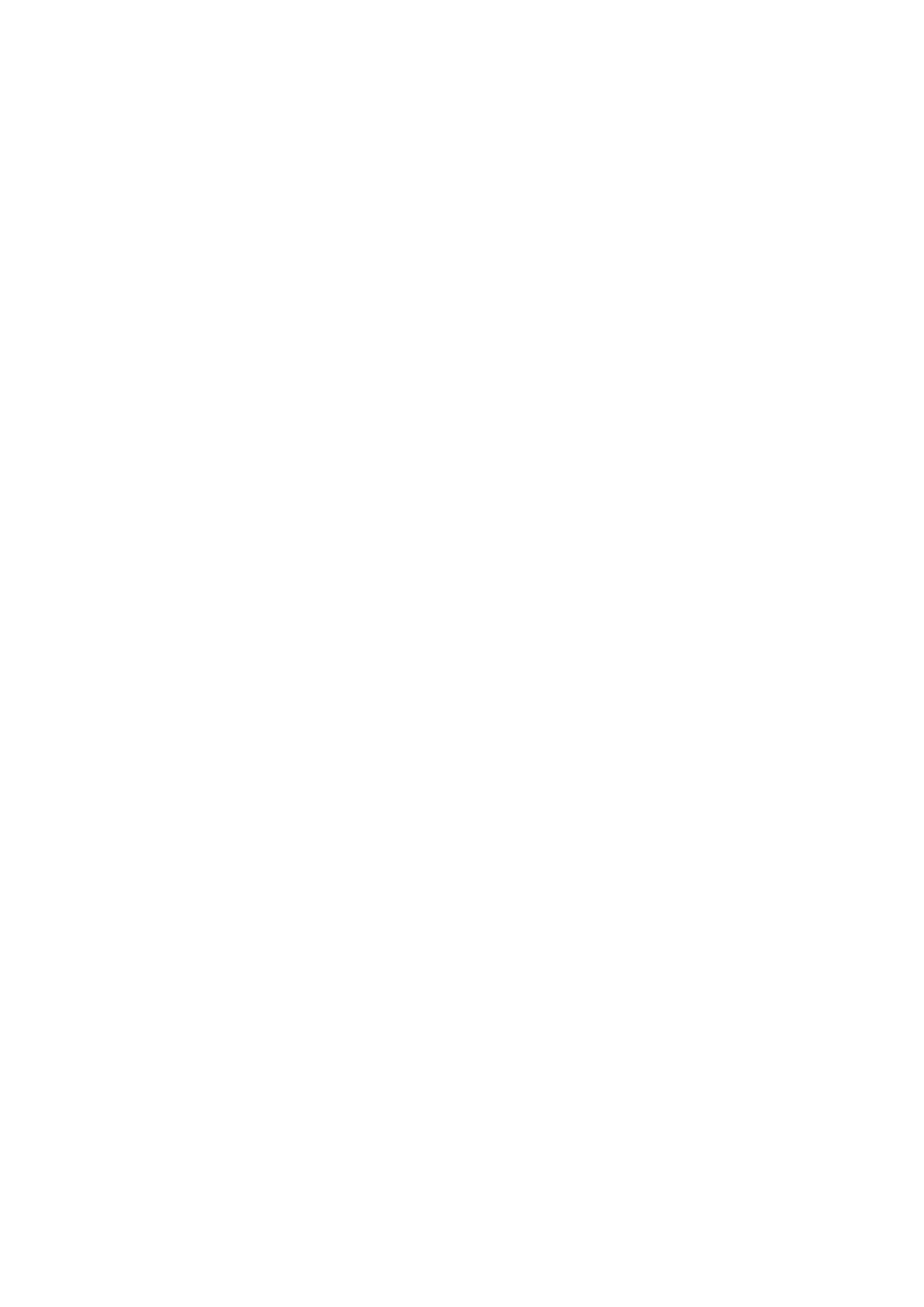## **Contents**

## Foreword *Gill Barequet and Yusu Wang* . . . . . . . . . . . . . . . . . . . . . . . . . . . . . . . . . . . . . . . . . . . . . . . . . . . . 0[:xi](#page-10-0) Conference Organization . . . . . . . . . . . . . . . . . . . . . . . . . . . . . . . . . . . . . . . . . . . . . . . . . . . . . . . . . . . . . . . . . . . . . . . . . . . . . . . . . 0[:xiii–](#page-12-0)0[:xiv](#page-13-0) Additional Reviewers . . . . . . . . . . . . . . . . . . . . . . . . . . . . . . . . . . . . . . . . . . . . . . . . . . . . . . . . . . . . . . . . . . . . . . . . . . . . . . . . . 0[:xv–](#page-14-0)0:xvi

### **Invited Talk**

| A Geometric Data Structure from Neuroscience                                |             |
|-----------------------------------------------------------------------------|-------------|
|                                                                             | $1:1-1:1$   |
| Some Geometric and Computational Challenges Arising in Structural Molecular |             |
| Biology                                                                     |             |
|                                                                             | $2.1 - 2.2$ |

### **Regular Paper**

| A New Lower Bound for Semigroup Orthogonal Range Searching                                                                                                                                                                                                | $3:1-3:14$   |
|-----------------------------------------------------------------------------------------------------------------------------------------------------------------------------------------------------------------------------------------------------------|--------------|
| Independent Range Sampling, Revisited Again                                                                                                                                                                                                               | $4:1-4:13$   |
| An Efficient Algorithm for Generalized Polynomial Partitioning and Its<br>Applications<br>Pankaj K. Agarwal, Boris Aronov, Esther Ezra, and Joshua Zahl                                                                                                   | $5:1-5:14$   |
| Efficient Algorithms for Geometric Partial Matching<br>Pankaj K. Agarwal, Hsien-Chih Chang, and Allen Xiao                                                                                                                                                | $6:1-6:14$   |
| Connecting the Dots (with Minimum Crossings)<br>Akanksha Agrawal, Grzegorz Guśpiel, Jayakrishnan Madathil, Saket Saurabh, and                                                                                                                             | $7:1 - 7:17$ |
| General Techniques for Approximate Incidences and Their Application to the<br>Camera Posing Problem<br>Dror Aiger, Haim Kaplan, Efi Kokiopoulou, Micha Sharir, and Bernhard Zeisl                                                                         | $8:1 - 8:14$ |
| Circumscribing Polygons and Polygonizations for Disjoint Line Segments<br>Hugo A. Akitaya, Matias Korman, Mikhail Rudoy, Diane L. Souvaine, and                                                                                                           | $9:1-9:17$   |
| Morphing Contact Representations of Graphs<br>Patrizio Angelini, Steven Chaplick, Sabine Cornelsen, Giordano Da Lozzo, and                                                                                                                                | $10:1-10:16$ |
| When Convexity Helps Collapsing Complexes<br>Dominique Attali, André Lieutier, and David Salinas                                                                                                                                                          | $11:1-11:15$ |
| 35th International Symposium on Computational Geometry (SoCG 2019).<br>Editors: Gill Barequet and Yusu Wang<br>Leibniz International Proceedings in Informatics<br>LIPICS Schloss Dagstuhl - Leibniz-Zentrum für Informatik, Dagstuhl Publishing, Germany |              |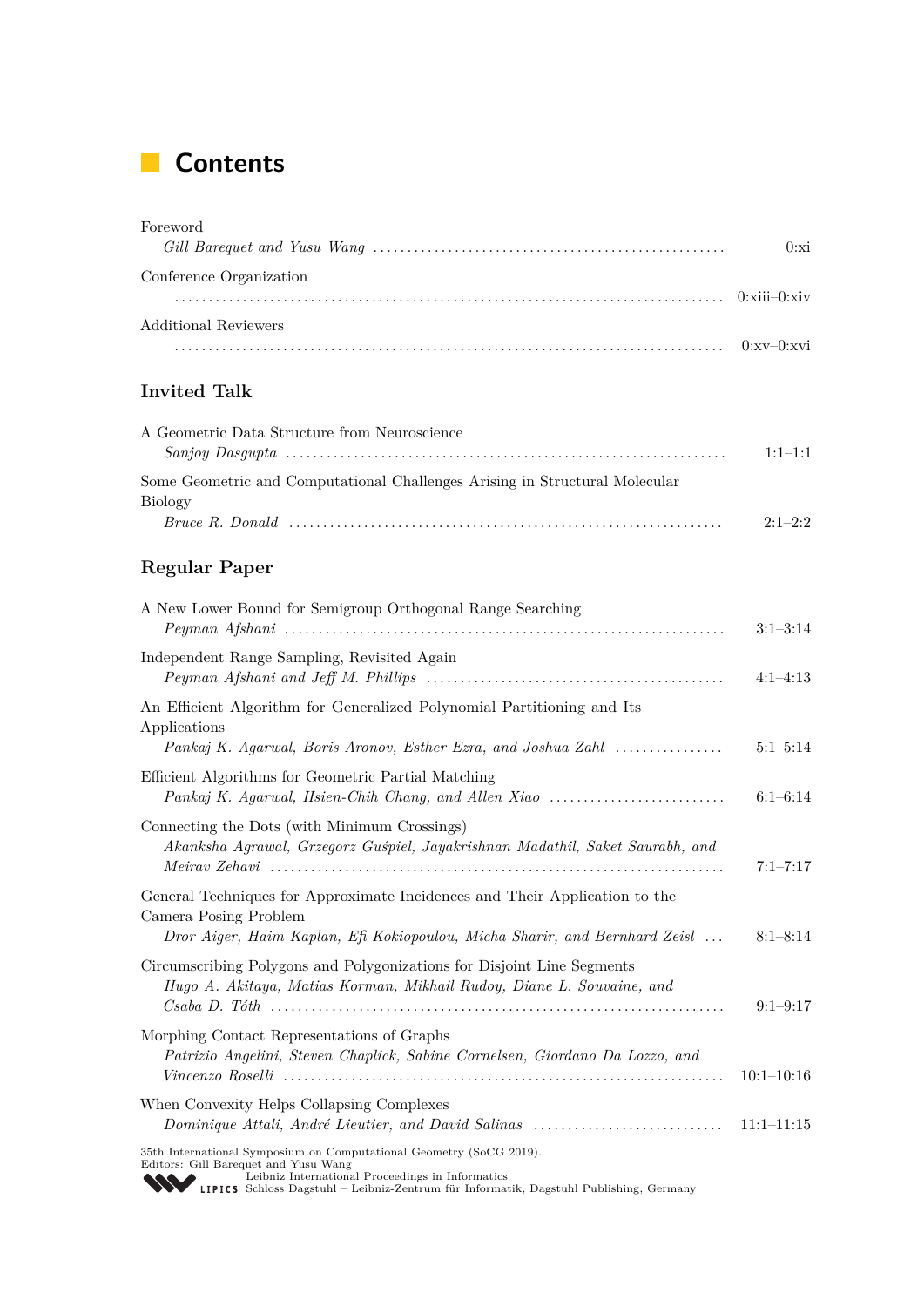| Optimal Algorithm for Geodesic Farthest-Point Voronoi Diagrams                                                                                                              | $12:1-12:14$   |
|-----------------------------------------------------------------------------------------------------------------------------------------------------------------------------|----------------|
| Upward Book Embeddings of st-Graphs<br>Carla Binucci, Giordano Da Lozzo, Emilio Di Giacomo, Walter Didimo,                                                                  | $13:1-13:22$   |
| Bounded Degree Conjecture Holds Precisely for c-Crossing-Critical Graphs<br>with $c \leq 12$<br>Drago Bokal, Zdeněk Dvořák, Petr Hliněný, Jesús Leaños, Bojan Mohar, and    | $14:1-14:15$   |
| Preconditioning for the Geometric Transportation Problem<br>Andrey Boris Khesin, Aleksandar Nikolov, and Dmitry Paramonov                                                   | $15:1-15:14$   |
| The One-Way Communication Complexity of Dynamic Time Warping Distance<br>Vladimir Braverman, Moses Charikar, William Kuszmaul, David P. Woodruff, and                       | $16:1 - 16:15$ |
| Walking the Dog Fast in Practice: Algorithm Engineering of the Fréchet Distance<br>Karl Bringmann, Marvin Künnemann, and André Nusser                                       | $17:1 - 17:21$ |
| Polyline Simplification has Cubic Complexity                                                                                                                                | $18:1-18:16$   |
| A Spanner for the Day After<br>Kevin Buchin, Sariel Har-Peled, and Dániel Oláh                                                                                              | $19:1-19:15$   |
| Computing Shapley Values in the Plane<br>Sergio Cabello and Timothy M. Chan $\ldots \ldots \ldots \ldots \ldots \ldots \ldots \ldots \ldots \ldots \ldots \ldots$           | $20:1-20:19$   |
| On the Metric Distortion of Embedding Persistence Diagrams into Separable<br><b>Hilbert Spaces</b>                                                                          | $21:1-21:15$   |
| Convex Polygons in Cartesian Products<br>Jean-Lou De Carufel, Adrian Dumitrescu, Wouter Meulemans, Tim Ophelders,<br>Claire Pennarun, Csaba D. Tóth, and Sander Verdonschot | $22:1-22:17$   |
| Smallest $k$ -Enclosing Rectangle Revisited                                                                                                                                 | $23:1-23:15$   |
| Dynamic Geometric Data Structures via Shallow Cuttings                                                                                                                      | $24:1-24:13$   |
| Lower Bounds for Electrical Reduction on Surfaces<br>Hsien-Chih Chang, Marcos Cossarini, and Jeff Erickson                                                                  | $25:1-25:16$   |
| Maintaining the Union of Unit Discs Under Insertions with Near-Optimal<br>Overhead                                                                                          |                |
| Pankaj K. Agarwal, Ravid Cohen, Dan Halperin, and Wolfgang Mulzer                                                                                                           | $26:1-26:15$   |
| Almost Tight Lower Bounds for Hard Cutting Problems in Embedded Graphs<br>Vincent Cohen-Addad, Éric Colin de Verdière, Dániel Marx, and                                     | $27:1 - 27:16$ |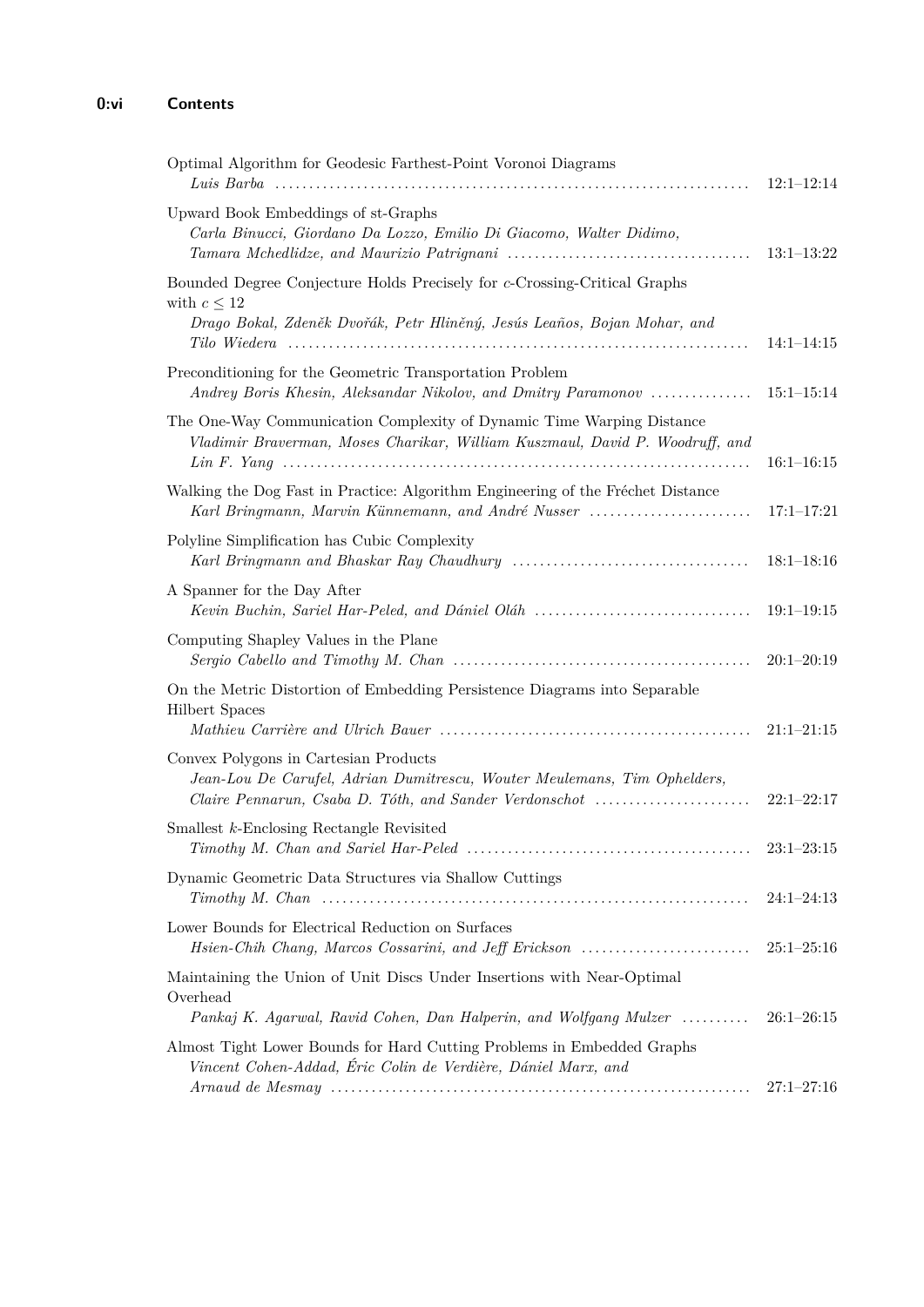#### **Contents 0:vii**

| The VC Dimension of Metric Balls Under Fréchet and Hausdorff Distances                                                                                                                    | $28:1-28:16$   |
|-------------------------------------------------------------------------------------------------------------------------------------------------------------------------------------------|----------------|
| Dual Circumference and Collinear Sets                                                                                                                                                     | $29:1-29:17$   |
| A Product Inequality for Extreme Distances                                                                                                                                                | $30:1 - 30:12$ |
| Topological Data Analysis in Information Space<br>Herbert Edelsbrunner, Žiga Virk, and Hubert Wagner                                                                                      | $31:1 - 31:14$ |
| Cubic Planar Graphs That Cannot Be Drawn On Few Lines                                                                                                                                     | $32:1-32:15$   |
| Counting Polygon Triangulations is Hard                                                                                                                                                   | $33:1-33:17$   |
| Topologically Trivial Closed Walks in Directed Surface Graphs                                                                                                                             | $34:1 - 34:17$ |
| Packing Disks into Disks with Optimal Worst-Case Density<br>Sándor P. Fekete, Phillip Keldenich, and Christian Scheffer                                                                   | $35:1 - 35:19$ |
| Semi-Algebraic Colorings of Complete Graphs<br>$Jacob \; Fox, \; János \; Pach, \; and \; Andrew \; Suk \; \dots \dots \dots \dots \dots \dots \dots \dots \dots \dots \dots \dots \dots$ | $36:1 - 36:12$ |
| Chunk Reduction for Multi-Parameter Persistent Homology                                                                                                                                   | $37:1 - 37:14$ |
| The Crossing Tverberg Theorem<br>Radoslav Fulek, Bernd Gärtner, Andrey Kupavskii, Pavel Valtr, and Uli Wagner.                                                                            | $38:1 - 38:13$ |
| $\mathbb{Z}_2$ -Genus of Graphs and Minimum Rank of Partial Symmetric Matrices                                                                                                            | $39:1 - 39:16$ |
| An Experimental Study of Forbidden Patterns in Geometric Permutations by<br>Combinatorial Lifting<br>Xavier Goaoc, Andreas Holmsen, and Cyril Nicaud                                      | $40:1 - 40:16$ |
| Journey to the Center of the Point Set                                                                                                                                                    | $41:1-41:14$   |
| Preprocessing Ambiguous Imprecise Points<br>Ivor van der Hoog, Irina Kostitsyna, Maarten Löffler, and Bettina Speckmann                                                                   | $42:1 - 42:16$ |
| Rods and Rings: Soft Subdivision Planner for $\mathbb{R}^3 \times S^2$                                                                                                                    | $43:1-43:17$   |
| 3-Manifold Triangulations with Small Treewidth                                                                                                                                            | $44:1 - 44:20$ |
| Algorithms for Metric Learning via Contrastive Embeddings<br>Diego Ihara, Neshat Mohammadi, and Anastasios Sidiropoulos                                                                   | $45:1 - 45:14$ |
| Exact Computation of the Matching Distance on 2-Parameter Persistence Modules<br>Michael Kerber, Michael Lesnick, and Steve Oudot                                                         | $46:1 - 46:15$ |

**S o C G 2 0 1 9**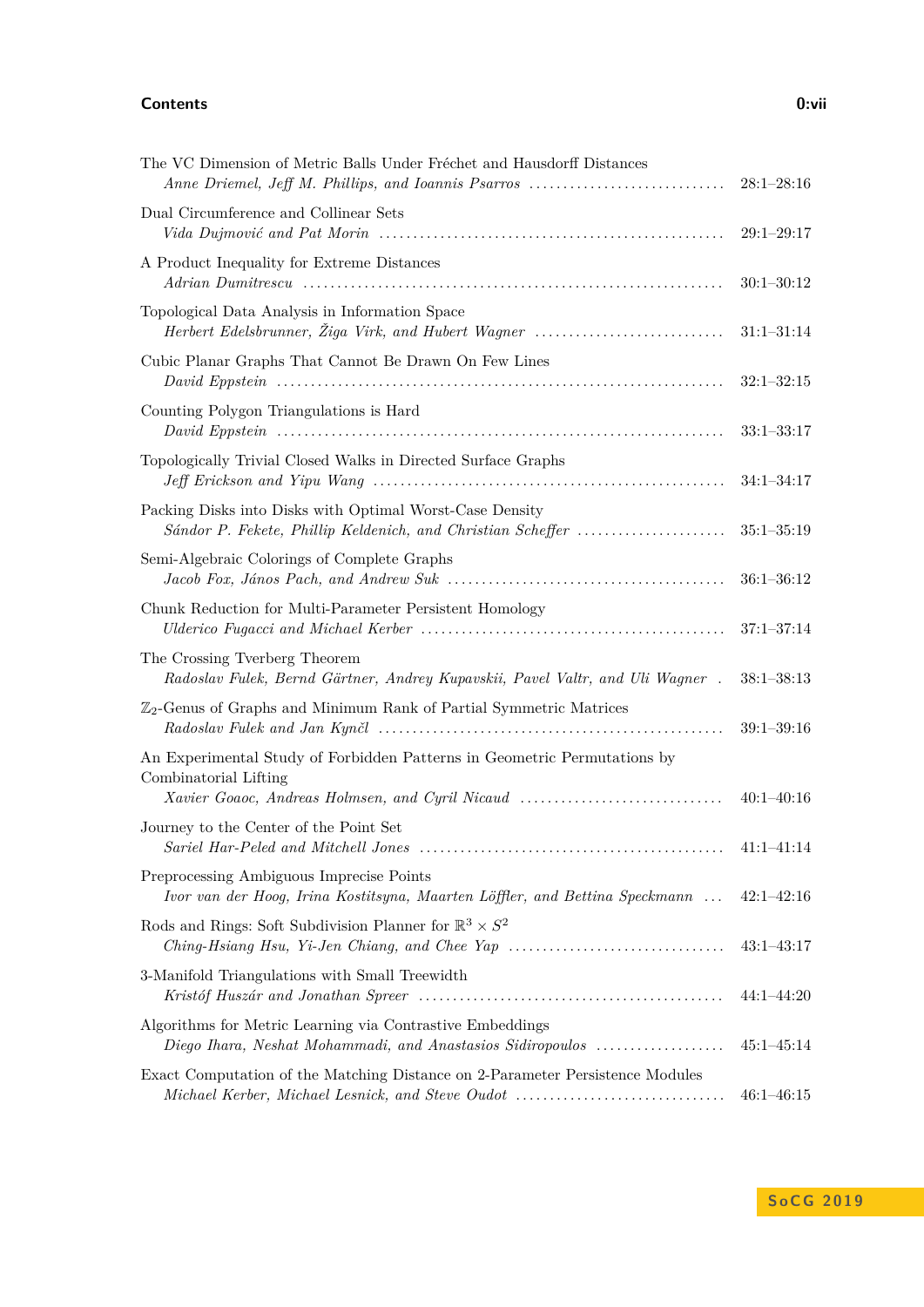| Probabilistic Smallest Enclosing Ball in High Dimensions via Subgradient<br>Sampling                                                                                                                                                                                                     |                |
|------------------------------------------------------------------------------------------------------------------------------------------------------------------------------------------------------------------------------------------------------------------------------------------|----------------|
|                                                                                                                                                                                                                                                                                          | $47:1 - 47:14$ |
| A Weighted Approach to the Maximum Cardinality Bipartite Matching Problem<br>with Applications in Geometric Settings                                                                                                                                                                     | $48:1 - 48:13$ |
| The Unbearable Hardness of Unknotting<br>Arnaud de Mesmay, Yo'av Rieck, Eric Sedgwick, and Martin Tancer                                                                                                                                                                                 | $49:1 - 49:19$ |
| On Grids in Point-Line Arrangements in the Plane<br>$Mozhgan$ Mirzaei and Andrew Suk $\ldots \ldots \ldots \ldots \ldots \ldots \ldots \ldots \ldots \ldots \ldots \ldots \ldots$                                                                                                        | $50:1 - 50:11$ |
| On Weak $\epsilon$ -Nets and the Radon Number                                                                                                                                                                                                                                            | $51:1 - 51:14$ |
| Dynamic Planar Point Location in External Memory                                                                                                                                                                                                                                         | $52:1 - 52:15$ |
| Efficient Algorithms for Ortho-Radial Graph Drawing<br>Benjamin Niedermann, Ignaz Rutter, and Matthias Wolf                                                                                                                                                                              | $53:1 - 53:14$ |
| On the Chromatic Number of Disjointness Graphs of Curves                                                                                                                                                                                                                                 | $54:1 - 54:17$ |
| Computing Persistent Homology of Flag Complexes via Strong Collapses                                                                                                                                                                                                                     | $55:1 - 55:15$ |
| Ham-Sandwich Cuts and Center Transversals in Subspaces<br>Patrick Schnider (and the continuum continuum continuum continuum continuum continuum continuum continuum continuum continuum continuum continuum continuum continuum continuum continuum continuum continuum continuum contin | $56:1 - 56:15$ |
| Distribution-Sensitive Bounds on Relative Approximations of Geometric Ranges                                                                                                                                                                                                             | $57:1 - 57:14$ |
| DTM-Based Filtrations<br>Hirokazu Anai, Frédéric Chazal, Marc Glisse, Yuichi Ike, Hiroya Inakoshi,                                                                                                                                                                                       | $58:1 - 58:15$ |
| A Divide-and-Conquer Algorithm for Two-Point $L_1$ Shortest Path Queries in<br>Polygonal Domains                                                                                                                                                                                         | $59:1 - 59:14$ |
| Near-Optimal Algorithms for Shortest Paths in Weighted Unit-Disk Graphs                                                                                                                                                                                                                  | $60:1 - 60:13$ |
| Searching for the Closest-Pair in a Query Translate<br>Jie Xue, Yuan Li, Saladi Rahul, and Ravi Janardan                                                                                                                                                                                 | $61:1-61:15$   |
| On the Complexity of the $k$ -Level in Arrangements of Pseudoplanes                                                                                                                                                                                                                      | $62:1-62:15$   |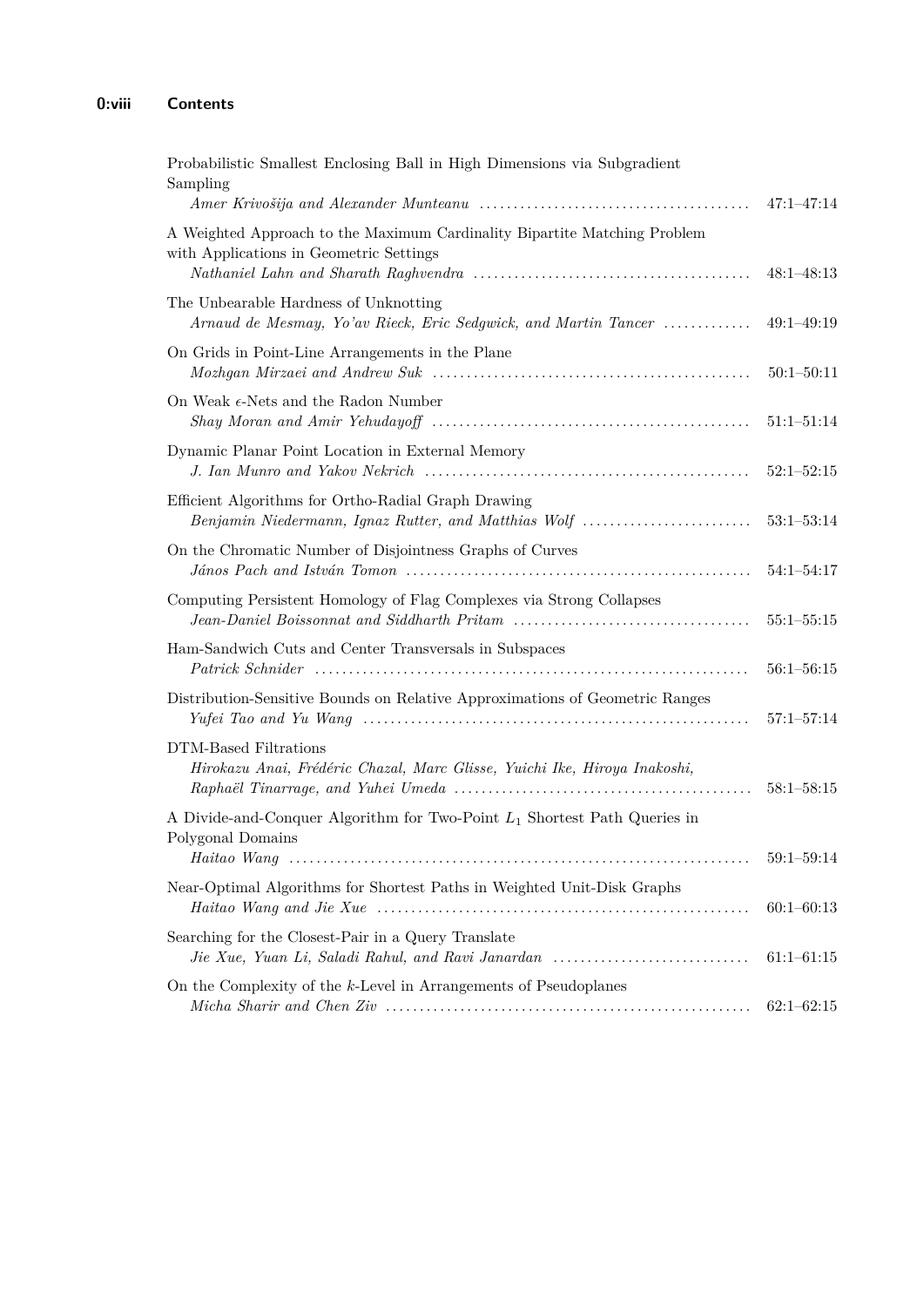#### **Contents 0:ix**

## **Multimedia Exposition**

| Packing Geometric Objects with Optimal Worst-Case Density<br>Aaron T. Becker, Sándor P. Fekete, Phillip Keldenich, Sebastian Morr, and |               |
|----------------------------------------------------------------------------------------------------------------------------------------|---------------|
|                                                                                                                                        | $63:1-63:6$   |
| Properties of Minimal-Perimeter Polyominoes                                                                                            | $64:1-64:4$   |
| A Manual Comparison of Convex Hull Algorithms                                                                                          | $65:1-65:2$   |
| Fréchet View – A Tool for Exploring Fréchet Distance Algorithms                                                                        | $66:1 - 66:5$ |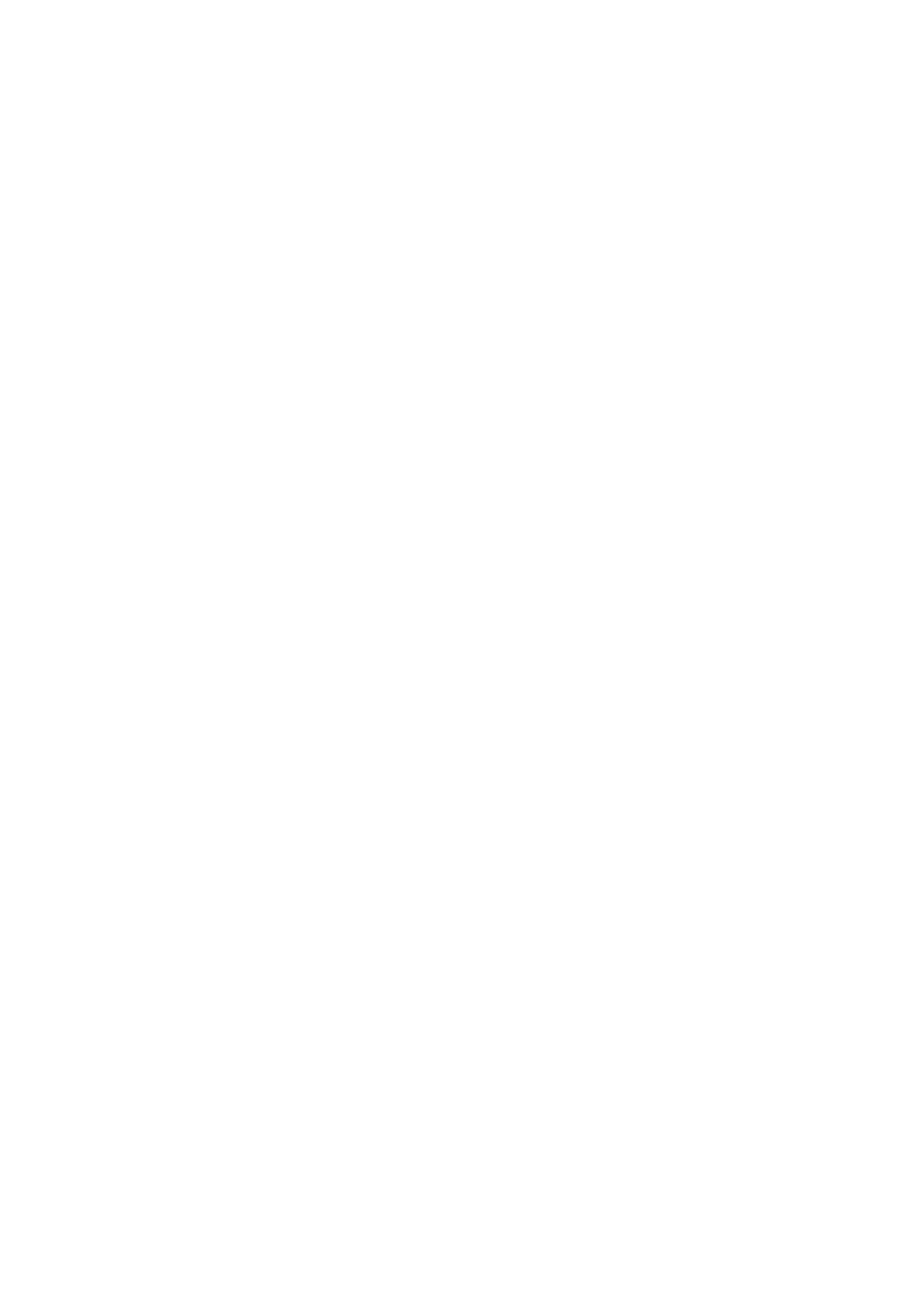## <span id="page-10-0"></span>**Foreword**

The 35th International Symposium on Computational Geometry (SoCG) was held in Portland, Oregon, United States, June 18-21, 2019, as part of the Computational Geometry Week. Altogether, 166 papers have been submitted to SoCG 2019. After a thorough review process, in which each paper has been evaluated by three or more independent reviewers, the Program Committee accepted 60 papers for presentation at SoCG. These proceedings contain extended abstracts of the accepted papers, limited to 500 lines plus references. If any supporting material (e.g., proofs or experimental details) does not fit in the line limit, the full paper is available at a public repository, which is referenced in the extended abstract.

The Best Paper Award goes to the paper "*Almost tight lower bounds for hard cutting problems in embedded graphs*" by Vincent Cohen-Addad, Éric Colin de Verdière, Dániel Marx, and Arnaud de Mesmay. The Best Student Presentation Award will be determined and announced at the symposium, based on ballots cast by the attendees.

A selection of papers, recommended by the Program Committee, have been invited to forthcoming special issues of Discrete & Computational Geometry and the Journal of Computational Geometry, dedicated to the best papers of the symposium.

In addition to the technical papers, there were four submissions to the multimedia exposition. All submissions were reviewed, and all four were accepted for presentation. One submission was split into two parts, hence, five multimedia segments were eventually accepted. The extended abstracts that describe these submissions are included in this proceedings volume. The multimedia content can be found at [http://www.computational-geometry.org.](http://www.computational-geometry.org)

We thank the authors of all submitted papers and multimedia presentations. We are most grateful to the members of the SoCG Program Committee, the Multimedia Committee, and 275 additional reviewers for their dedication and expertise that ensured the high quality of the papers in these proceedings. We would also like to thank the Proceedings Chair, Matias Korman, for his meticulous work preparing the final proceedings. Many other people contributed to the success of SoCG 2019 and the entire CG Week. We especially thank the local organizers, all members of the Workshop and YRF Committees, and the Computational Geometry Steering Committee.

**Gill Barequet** Program Committee, co-chair Technion—Israel Inst. of Technology

**Yusu Wang** Program Committee, co-chair The Ohio State University

**Christiane Schmidt** Multimedia Committee, chair Linköping University

35th International Symposium on Computational Geometry (SoCG 2019). Editors: Gill Barequet and Yusu Wang [Leibniz International Proceedings in Informatics](https://www.dagstuhl.de/lipics/) [Schloss Dagstuhl – Leibniz-Zentrum für Informatik, Dagstuhl Publishing, Germany](https://www.dagstuhl.de)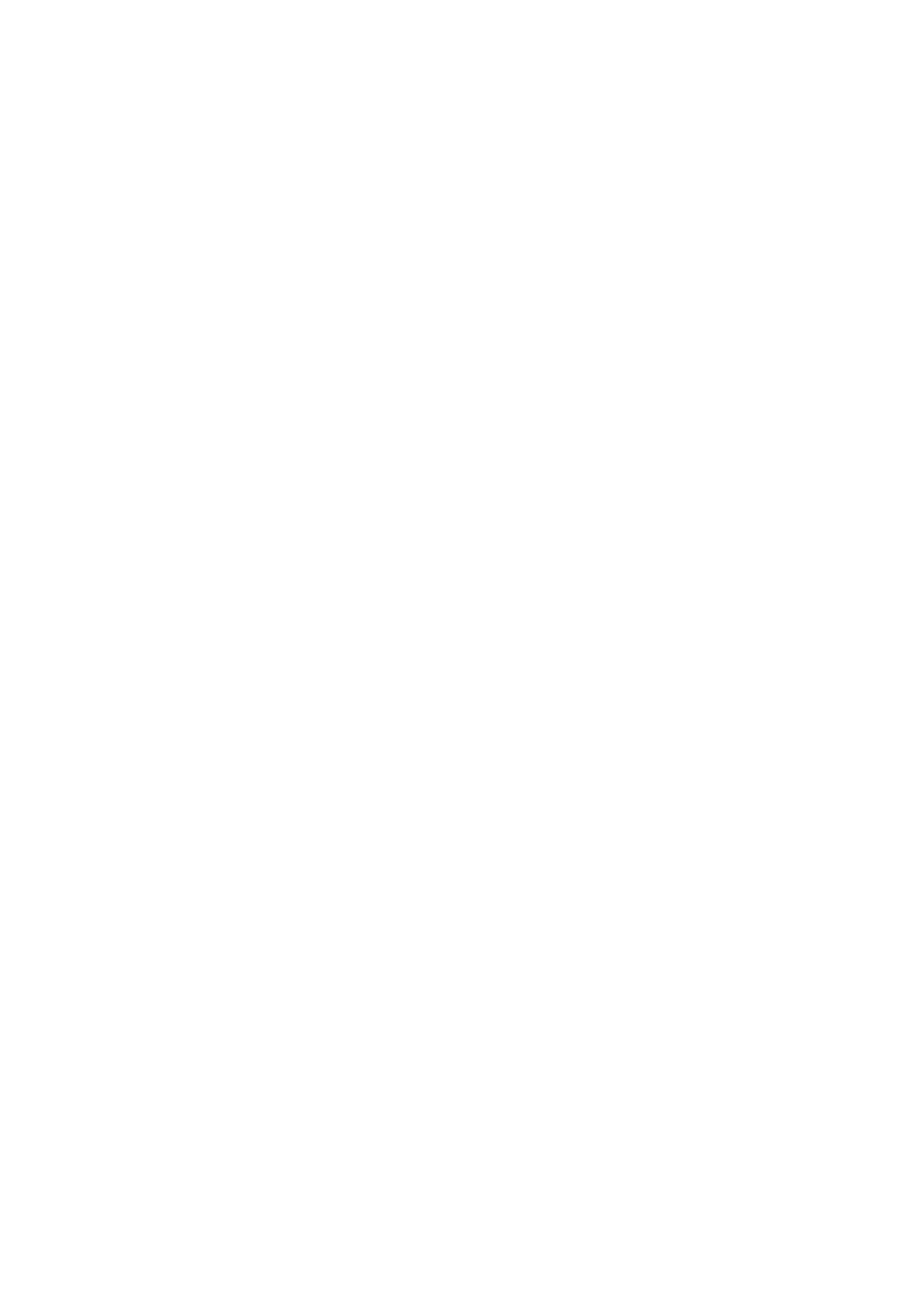## <span id="page-12-0"></span>**E** Conference Organization

#### **SoCG Program Committee**

- Hee-Kap Ahn, Pohang Univ. of Science and Technology, South Korea m.
- Alexandr Andoni, Columbia University, USA  $\overline{\phantom{a}}$
- Sunil Arya, Hong Kong Univ. of Science and Technology, China
- Gill Barequet (co-chair), Technion—Israel Inst. of Technology, Israel Ė
- Mark de Berg, TU Eindhoven, Netherlands Ē.
- Prosenjit Bose, Carleton University, Canada Ē.
- Frédéric Cazals, INRIA Sophia Antipolis-Méditerrané, France
- Tamal K. Dey, The Ohio State University, USA  $\overline{a}$
- Kyle Fox, Univ. of Texas at Dallas, USA  $\blacksquare$
- Joachim Gudmundsson, Univ. of Sydney, Australia  $\overline{a}$
- Chaya Keller, Ben Gurion University, Israel ÷
- Stephen Kobourov, Univ. of Arizona, USA  $\rightarrow$
- Francis Lazarus, CNRS Grenoble, France  $\overline{\phantom{0}}$
- Clément Maria, INRIA Sophia Antipolis-Méditerranée, France  $\blacksquare$
- Tillmann Miltzow, Utrecht University, Netherlands  $\rightarrow$
- Zuzana Patáková, Inst. of Science and Technology, Austria  $\blacksquare$
- Amit Patel, Colorado State University, USA ÷
- Raimund Seidel, Saarland University, Germany  $\sim$
- Christian Sohler, TU Dortmund, Germany, and Google, Switzerland ۰
- Noam Solomon, Harvard University, USA  $\blacksquare$
- Subhash Suri, Univ. of California at Santa Barbara, USA  $\overline{a}$
- Kasturi Varadarajan, Univ. of Iowa, USA
- Birgit Vogtenhuber, Graz Univ. of Technology, Austria Ē.
- Bei Wang, Univ. of Utah, USA
- Yusu Wang (co-chair), The Ohio State University, USA

#### **SoCG Proceedings Chair**

 $\blacksquare$  Matias Korman, Tufts University, USA

#### **Multimedia Program Committee**

- Aaron T. Becker, Univ. of Houston, USA  $\sim$
- Michael Biro, Univ. of Connecticut, USA  $\overline{a}$
- Michael Hemmer. Google X Lab, USA ÷
- Linda Kleist, TU Braunschweig, Germany Ē.
- Wolfgang Mulzer, FU Berlin, Germany  $\overline{a}$
- Valentin Polishchuk, Linköping University, Sweden  $\overline{a}$
- Christiane Schmidt (chair), Linköping University, Sweden ÷
- Adam Sheffer, CUNY Baruch College, USA  $\rightarrow$

35th International Symposium on Computational Geometry (SoCG 2019).

Editors: Gill Barequet and Yusu Wang [Leibniz International Proceedings in Informatics](https://www.dagstuhl.de/lipics/)

SCHLOSS Dagstuhl – Leibniz-Zentrum für Informatik, Dagstuhl Publishing, Germany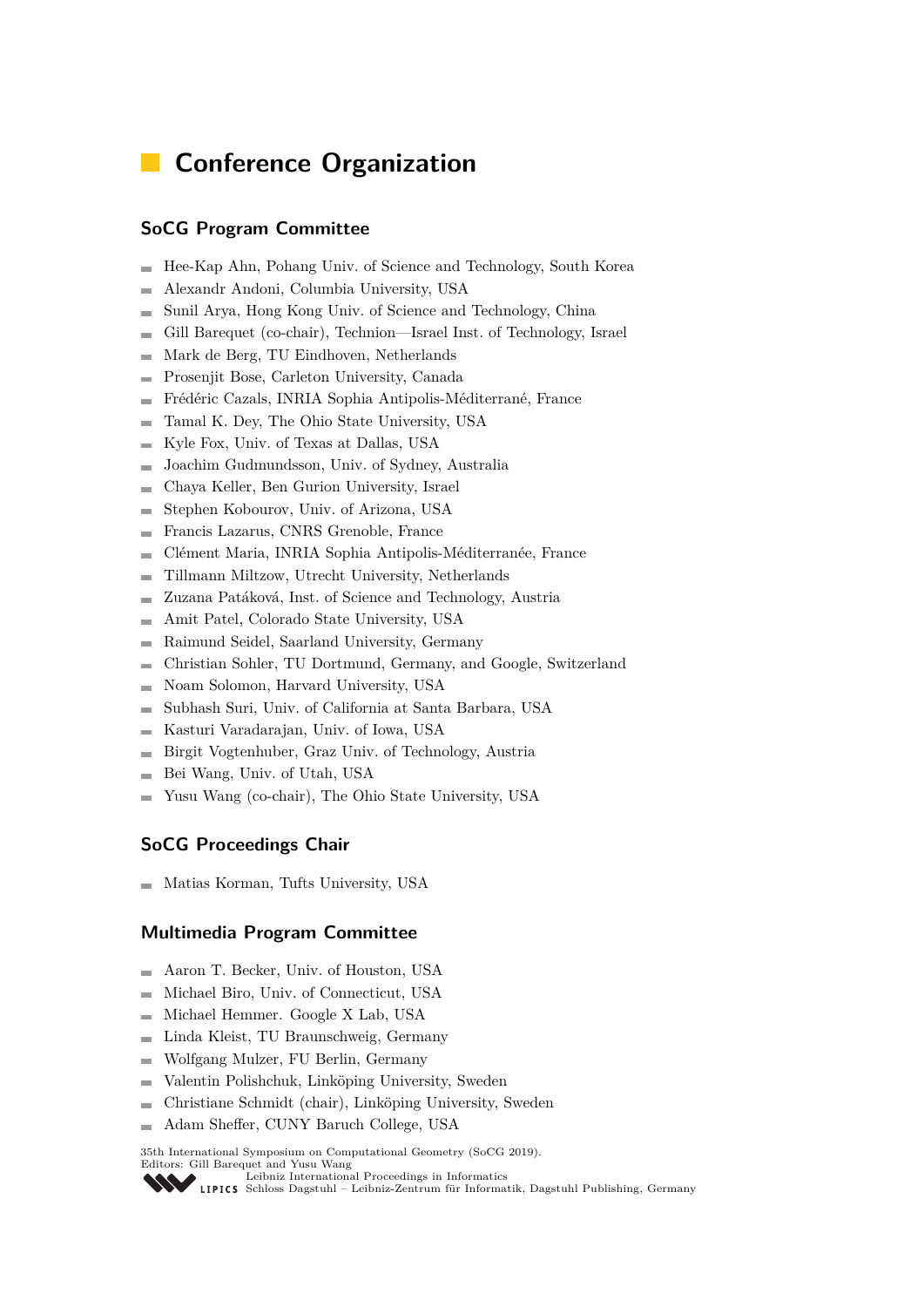#### **0:xiv Conference Organization**

#### **Workshop Program Committee**

- Maike Buchin, Technical University Dortmund, Germany
- Olivier Devillers (chair), Loria, France  $\sim$
- Ileana Streinu, Smith College, USA  $\sim$
- Alexander Wolff, Universität Würzburg, Germany

#### **Young Researchers Forum Program Committee**

- $\blacksquare$  Kyle Fox, UT Dallas, USA
- Radoslav Fulek, IST Austria, Austria  $\overline{\phantom{a}}$
- Jie Gao, Stony Brook University, USA m.
- Panos Giannopoulos, Middlesex University, United Kingdom  $\blacksquare$
- Irina Kostitsyna, TU Eindhoven, Netherlands  $\overline{a}$
- Steve Oudot (chair), INRIA, France  $\equiv$
- Jeff Phillips, Univ. of Utah, USA  $\blacksquare$
- Christian Sohler, TU Dortmund, Germany and Google Zürich, Switzerland  $\rightarrow$
- Jonathan Spreer, Univ. of Sydney, Australia  $\overline{a}$

#### <span id="page-13-0"></span>**Local Organizing Committee**

- John Hershberger, Mentor Graphics, a Siemens Business, USA
- Bala Krishnamoorthy, Washington State University, USA
- Amir Nayyeri, Oregon State University, USA  $\equiv$
- Gordon Wilfong, Nokia Bell Labs, USA  $\sim$
- William Maxwell (webmaster), Oregon State University, USA  $\sim$

#### **Steering Committee (2018-)**

- $\blacksquare$  Mark de Berg, TU Eindhoven, Netherlands
- Erin Chambers (Secretary), Saint Louis University, USA
- Michael Hoffmann, ETH Zürich, Switzerland m.
- Joe Mitchell (Treasurer), State University of New York at Stony Brook, USA  $\blacksquare$
- Bettina Speckmann, TU Eindhoven, Netherlands
- Monique Teillaud (Chair), INRIA Nancy Grand Est, France $\equiv$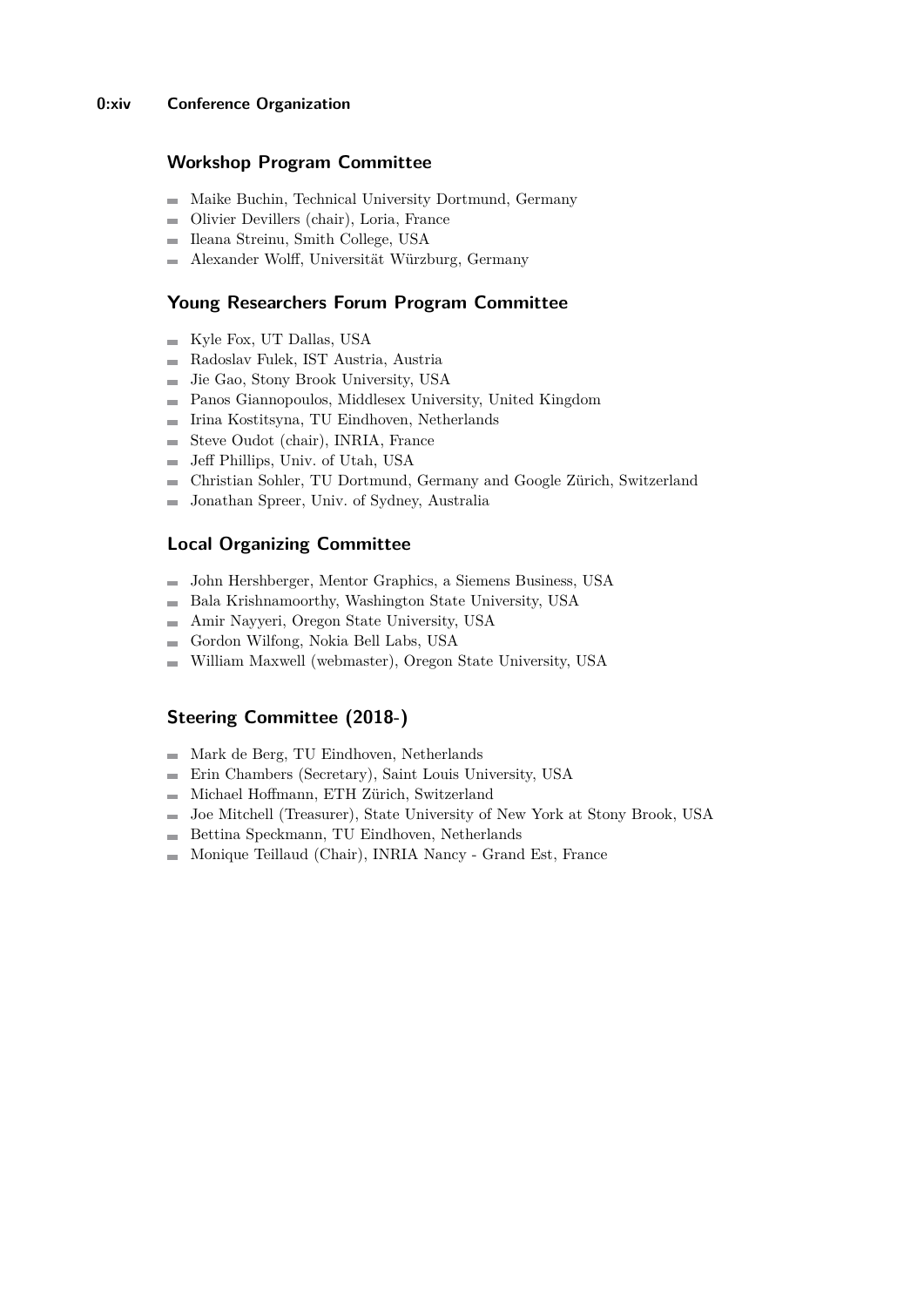## <span id="page-14-0"></span>**Additional Reviewers**

Mikkel Abrahamsen Michal Adamaszek Henry Adams Peyman Afshani Oswin Aichholzer José Luis Álvarez Eric Andres Patrizio Angelini Boris Aronov Alan Arroyo Andrei Asinowski Dominique Attali Yakov Babichenko Jasine Babu Sang Won Bae Ainesh Bakshi Martin Balko Sayan Bandyapadhyay Aritra Banik Imre Barany Luis Barba Ulrich Bauer Gil Ben-Shachar Sergey Bereg Marcin Bieńkowski Carla Binucci Håvard Bakke Bjerkevik Thomas Bläsius Jean-Daniel Boissonnat Édouard Bonnet Karl Bringmann Mickaël Buchet Kevin Buchin Johnatahn Bush Sergio Cabello Jean Cardinal Paz Carmi Jean-Lou De Carufel Jérémie Chalopin Erin Chambers Hubert T.-H. Chan Timothy M. Chan Hsien-Chih Chang Yi-Jun Chang Steven Chaplick

Chao Chen Siu-Wing Cheng Victor Chepoi Augustin Chevallier Man-Kwun Chiu Jongmin Choi Aruni Choudhary Tobias Christiani Josef Cibulka Vincent Cohen-Addad David Cohen-Steiner Éric Colin de Verdière David Conlon Radu Curticapean Marco Cuturi Ovidiu Daescu Sanjoy Dasgupta Minati De Vincent Despré Olivier Devillers Emilio Di Giacomo Michael Dinitz Gabor Domokos Anne Driemel Guillaume Ducoffe Vida Dujmovic Adrian Dumitrescu Christian Duncan Patrick Eades Herbert Edelsbrunner Alon Efrat Marek Eliáš Ioannis Emiris David Eppstein Jeff Erickson Esther Ezra Ruy Fabila-Monroy Brittany Terese Fasy Sándor Fekete Marek Filakovský Guilherme D. da Fonseca Pierre Fraigniaud Tobias Friedrich Radoslav Fulek Jie Gao

Luisa Gargano Mereke van Garderen Alexey Glazyrin Marc Glisse Xavier Goaoc Omer Gold Douglas Gonçalves Lee-Ad Gottlieb Nicolas Grelier Bernd Gärtner Masahiro Hachimori Dan Halperin Sariel Har-Peled Lenwood Heath John Hershberger Michael Hoffmann Andreas Holmsen Ivor van der Hoog Zengfeng Huang Alfredo Hubard Clemens Huemer Kristóf Huszár John Iacono Tanmay Inamdar Ravi Janardan Dominik Kaaser Haim Kaplan Matthew Katz Phillip Keldenich Nathan Keller Michael Kerber Jisu Kim Mincheol Kim Woojin Kim Rolf Klein Linda Kleist Fabian Klute Christian Konrad Matias Korman Grigorios Koumoutsos Marc van Kreveld Klaus Kriegel Amer Krivosija Neeraj Kumar Andrey Kupavskii

35th International Symposium on Computational Geometry (SoCG 2019). Editors: Gill Barequet and Yusu Wang [Leibniz International Proceedings in Informatics](https://www.dagstuhl.de/lipics/)

SCHLOSS Dagstuhl – Leibniz-Zentrum für Informatik, Dagstuhl Publishing, Germany